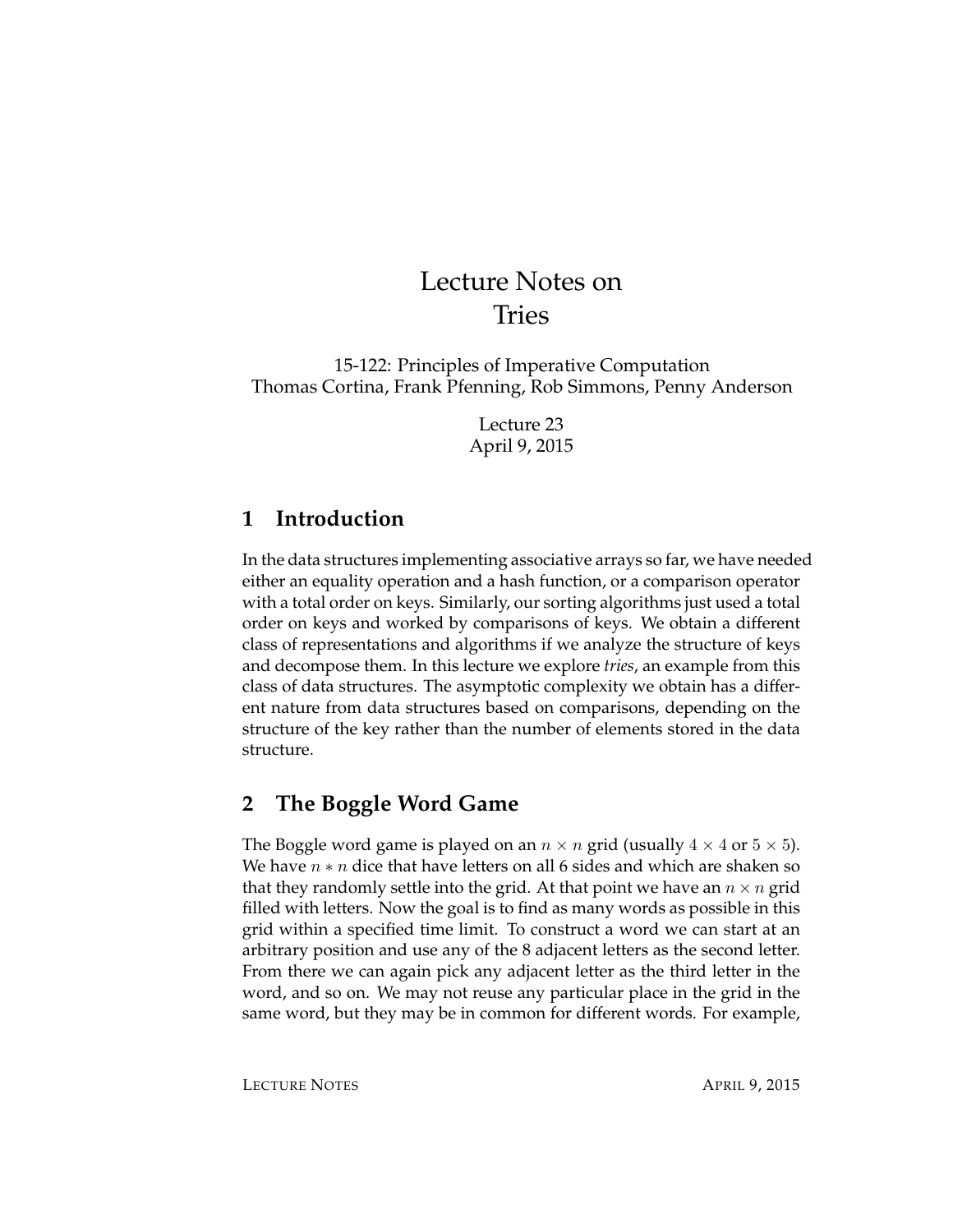in the grid

| E | F | R | Α |
|---|---|---|---|
| Н | G | D | R |
| P | S | N | Α |
| E | E | В | E |

we have the words SEE, SEEP, and BEARDS, but not SEES. Scoring assigns points according to the lengths of the words found, where longer words score higher.

One simple possibility for implementing this game is to systematically search for potential words and then look them up in a dictionary, perhaps stored as a sorted word list, some kind of binary search tree, or a hash table. The problem is that there are too many potential words on the grid, so we want to consider prefixes and abort the search when a prefix does not start a word. For example, if we start in the upper right-hand corner and try horizontally first, then EF is a prefix for a number of words, but EFR, EFD, EFG, EFH are not and we can abandon our search quickly. A few more possibilities reveal that no word with 3 letters or more in the above grid starts in the upper left-hand corner.

Because a dictionary is sorted alphabetically, by prefix, we may be able to use a sorted array effectively in order for the computer to play Boggle and quickly determine all possible words on a grid. But we may still look for potentially more efficient data structures which take into account that we are searching for words that are constructed by incrementally extending the prefix.

#### **3 Multi-Way Tries**

One possibility is to use a *multi-way trie*, where each node has a potential child for each letter in the alphabet. Consider the word SEE. We start at the root and follow the link labeled S, which gets us to a node on the second level in the tree. This tree indexes all words with first character S. From here we follow the link labeled E, which gets us to a node indexing all words that start with SE. After one more step we are at SEE. At this point we cannot be sure if this is a complete word or just a prefix for words stored in it. In order to record this, we can either store a Boolean (true if the current prefix is a complete word) or terminate the word with a special character that cannot appear in the word itself.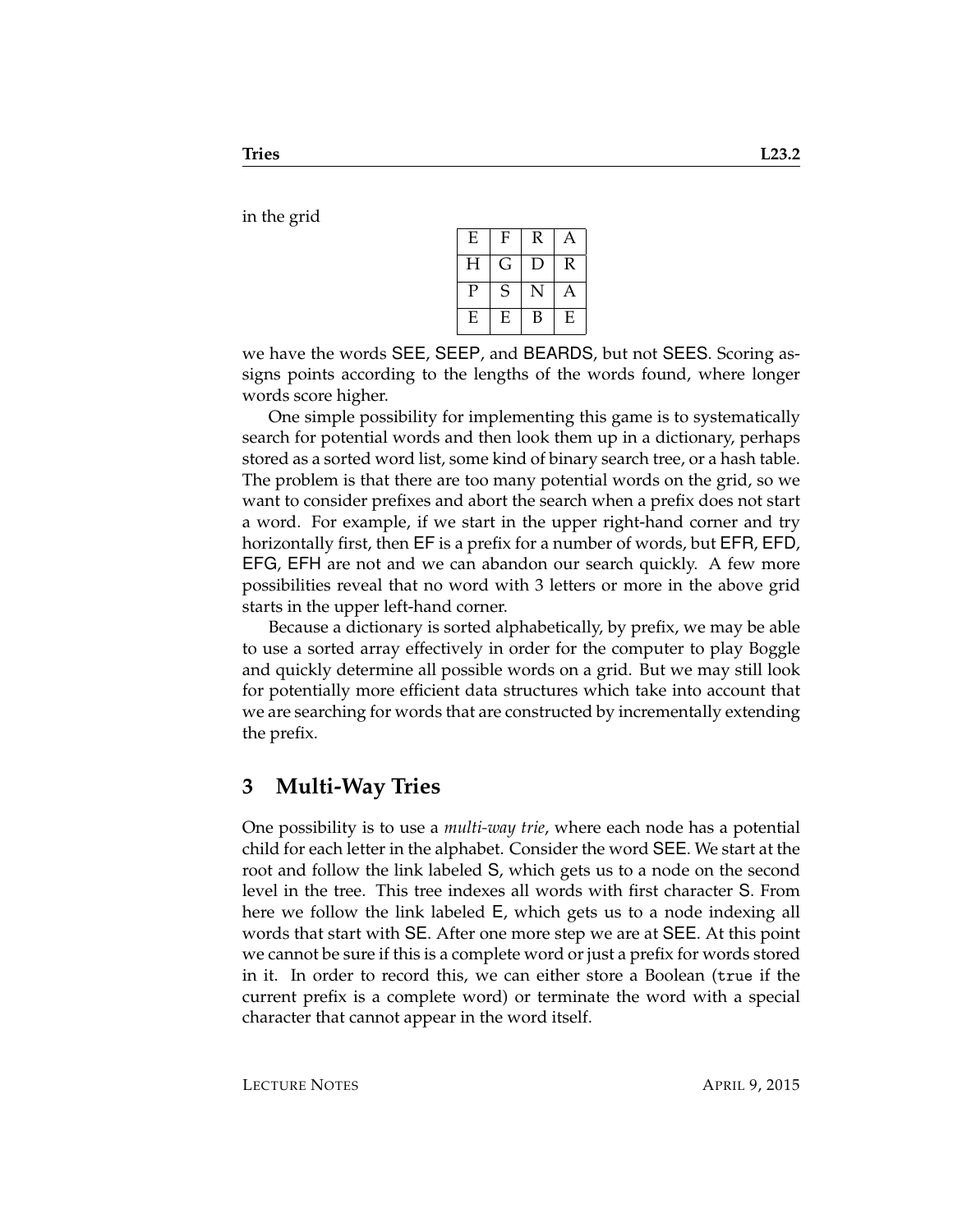Below is an example of a multi-way trie indexing the three words BE, BEE, and BACCALAUREATE.



While the paths to finding each word are quite short, including one more node than characters in the word, the data structure consumes a lot of space, because there are a lot of nearly empty arrays.

An interesting property is that the lookup time for a word is  $O(k)$ , where  $k$  is the number of characters in the word. This is independent of how many words are stored in the data structure! Contrast this with, say, balanced binary search trees where the search time is  $O(log(n))$ , where n is the number of words stored. For the latter analysis we assumed that key comparisons were constant time, which is not really true because the keys (which are strings) have to be compared character by character. So each comparison, while searching through a binary search tree, might take up to  $O(k)$  individual character comparisons, which would make it  $O(k * log(n))$ in the worst case. Compare that with  $O(k)$  for a trie.

On the other hand, the wasted space of the multi-way trie with an array at each node costs time in practice. This is not only because this memory must be allocated, but because on modern architectures the so-called *memory hierarchy* means that accesses to memory cells close to each other will be much faster than accessing distant cells. You will learn more about this in 15-213 *Computer Systems*.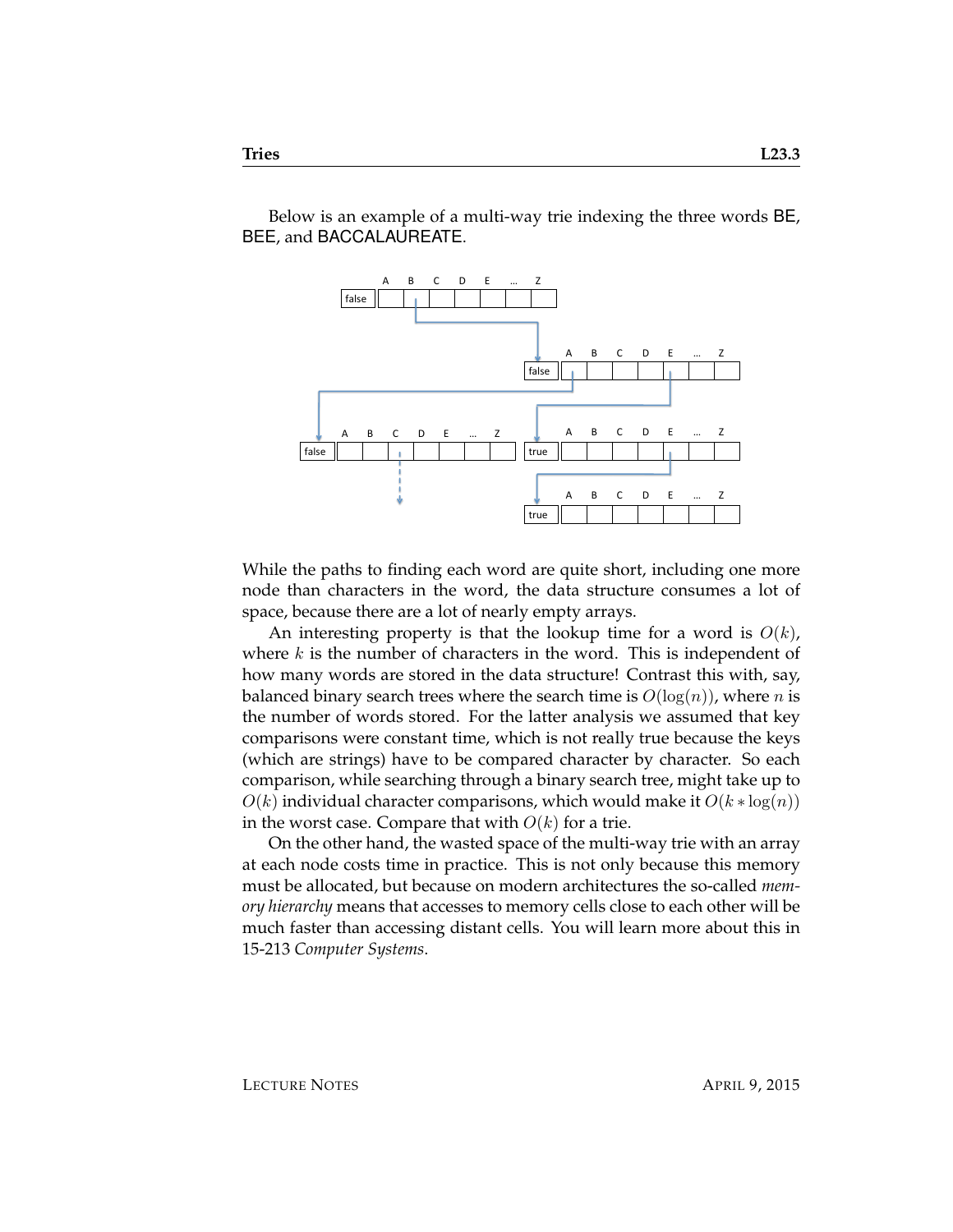#### **4 Binary Tries**

The idea of the multi-way trie is quite robust, and there are useful special cases. One of these if we want to represent sets of numbers. In that case we can decompose the binary representation of numbers bit by bit in order to index data stored in the trie. We could start with the most significant or least significant bit, depending on the kind of numbers we expect. In this case every node would have at most two successors, one for 0 and one for 1. This does not waste nearly as much space and can be efficient for many purposes.

#### **5 Linked Lists**

For the particular application we have in mind, namely searching for words on a grid of letters, we could either use multiway tries directly (wasting space) or use binary tries (wasting time and space, because each character is decomposed into individual bits).

A compromise solution is replacing the array (which may end up mostly empty) with a linked list. This gives us two fundamentally different uses of pointers. Child pointers (drawn in blue) correspond to forward movement through the string. The next pointers of the linked list (drawn in red), on the other hand, connect what used to be parts of the same array list.

In this representation, it also becomes natural to have the Boolean "end of word" flag stored with the final character, rather than one step below the final character like we did above. (This means it's no longer possible to store the empty string, however.) The tree above, containing BACCALAU-REATE, BE, and BEE, now looks like this:

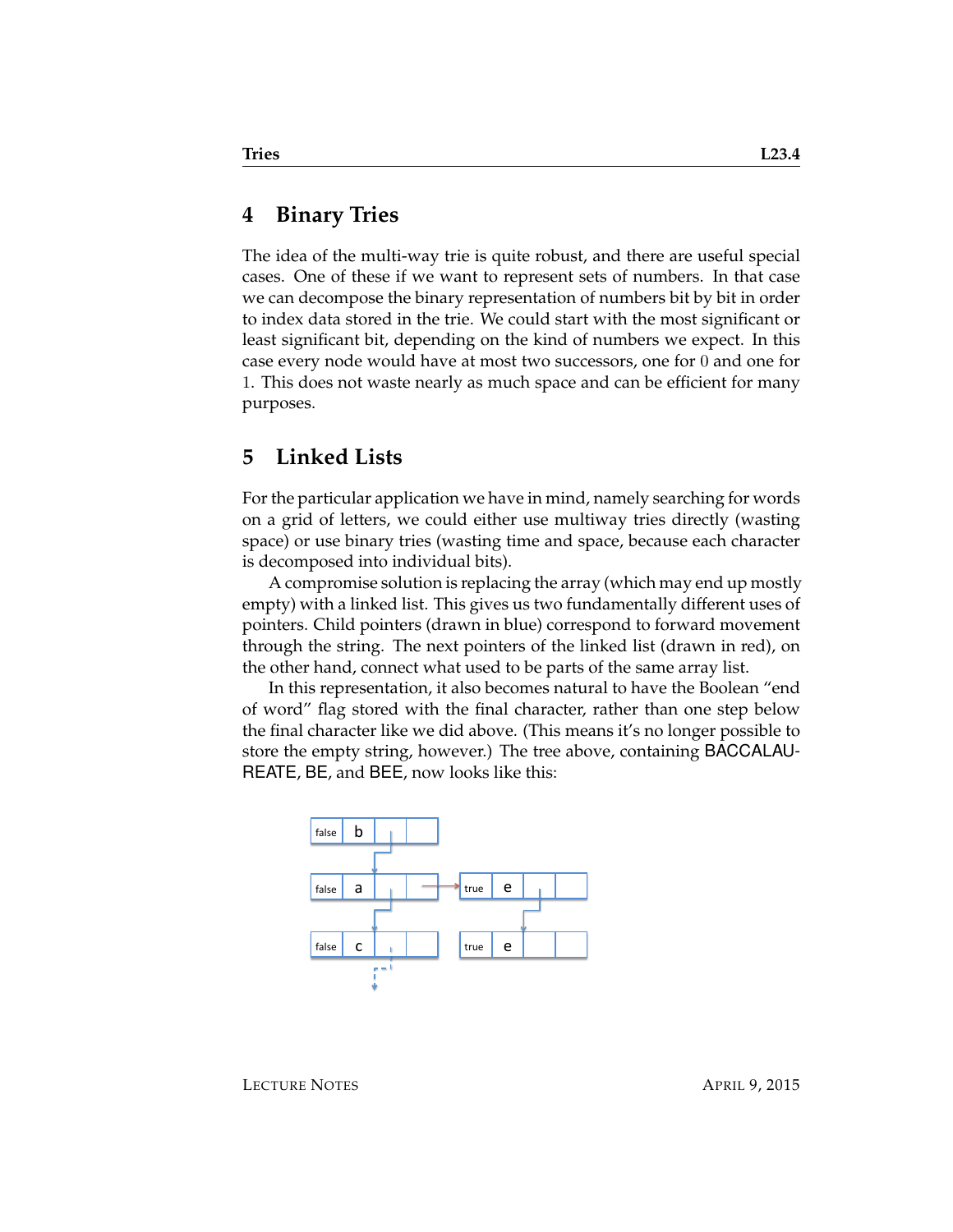If we add OR and BED, the result looks like this:



For lookup, we have to make at most 26 comparisons between each character in the input string and the characters stored in the tree. Therefore search time is  $O(26*k) = O(k)$ , where k is the length of the string. Insertion has the same asymptotic complexity bound. Note that this still does not change with the number of strings, only with its length.

## **6 Ternary Search Tries**

It should be apparent that we could get some performance gains over this linked list solution if we kept the linked lists sorted. This is an idea that allows us to motivate a more suitable data structure, a *ternary search trie* (TST) which combines ideas from binary search trees with tries. Roughly, at each node in a trie we store a binary search tree with characters as keys. The entries are pointers to the subtries.

More precisely, at each node we store a character  $c$  and three pointers. The left subtree stores all words starting with characters alphabetically less than  $c$ . The right subtree stores all words starting with characters alphabetically greater than  $c$  and the middle stores a subtrie with all words starting with  $c$ , from the second character on. The middle children work exactly like the child pointers from our linked list implementation. The left and right pointers work like the next pointers from the linked list version, and are correspondingly drawn in red in the diagram below, which contains the words BE, BED, BEE, BACCALAUREATE, and OR. In this diagram, we represent the flag for "end of word" using the presence or absence of an X.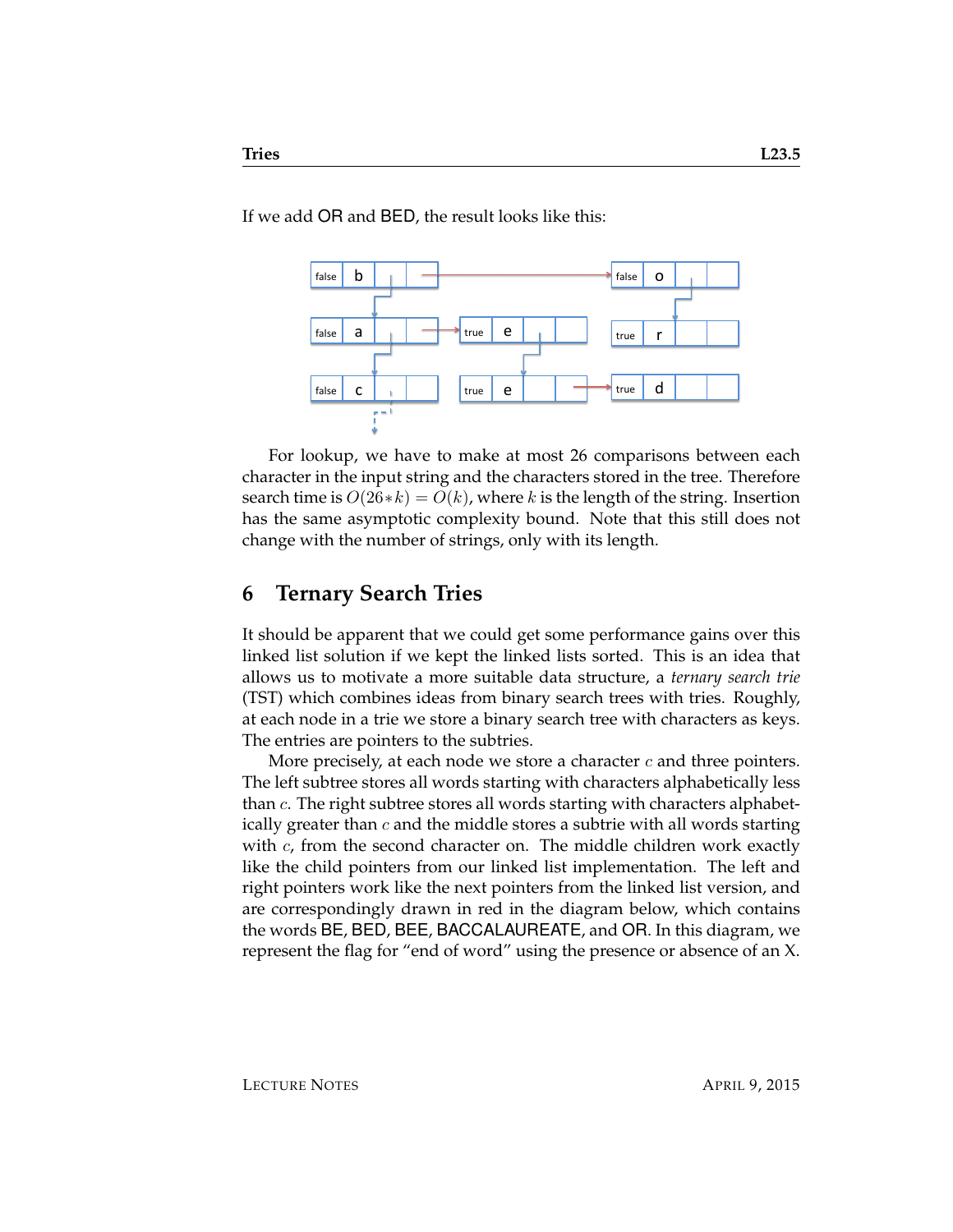

We have not discussed any strategy for balancing TSTs. However, in the worst case (a completely unbalanced tree) we end up with something similar to the linked list implementation and we have to make at most 26 comparisons between each character in the input string and the characters stored in the tree. Therefore search time is  $O(26 * k) = O(k)$ , where k is the length of the string. Even when the embedded trees are perfectly balanced, the constant factor decreases, but not the asymptotic complexity because  $O(\log(26) * k) = O(k)$ .

#### **Exercises**

**Exercise 1** *Implement the game of Boggle as sketched in this lecture. Make sure to pick the letters according to the distribution of their occurrence in the English language. You might use the Scrabble dictionary itself, for example, to calculate the relative frequency of the letters.*

*If you are ambitious, try to design a simple textual interface to print a random grid and then input words from the human player and show the words missed by*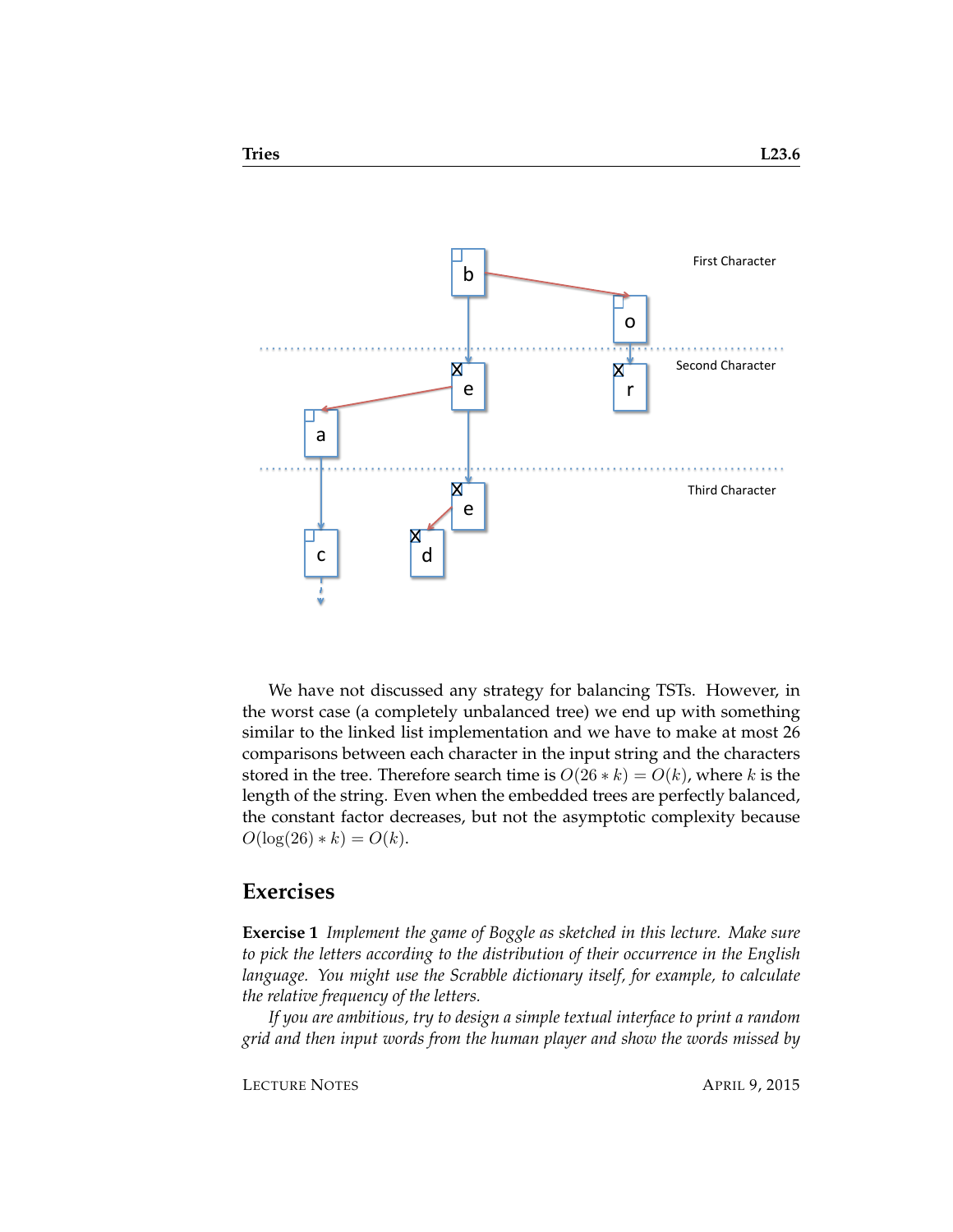*the player.*

**Exercise 2** *Modify the implementation TSTs so it can store, for each word, the number of occurrences of that word in a book that is read word by word.*

**Exercise 3** *Modify the implementation of search in TSTs so it can process a star (*'\*'*) character in the search string. It can match any number of characters for words stored in the trie. This matching is done by adding all matching string to a queue that is an input argument to the generalized search function.*

*For example, after we insert BE, BED, and BACCALAUREATE, the string* "BE\*" *matches the first two words, and* "\*A\*" *matches the only the third, in three different ways. The search string* "\*" *should match the entire set of words stored in the trie and produce them in alphabetical order. You should decide if the different ways to match a search string should show up multiple times in the result queue or just one.*

**Exercise 4** *Modify TSTs to use a special non-alphabetic character (either period* '.' or the nil character '\0'), which is shown as a small filled circle in the dia*gram, to represent the end of the word.*



**Exercise 5** *Using this modified TST implementation from the question above, allow repeated searching of prefixes with the following interface:*

/\* Prefix search interface \*/ typedef struct trie\_node tnode;